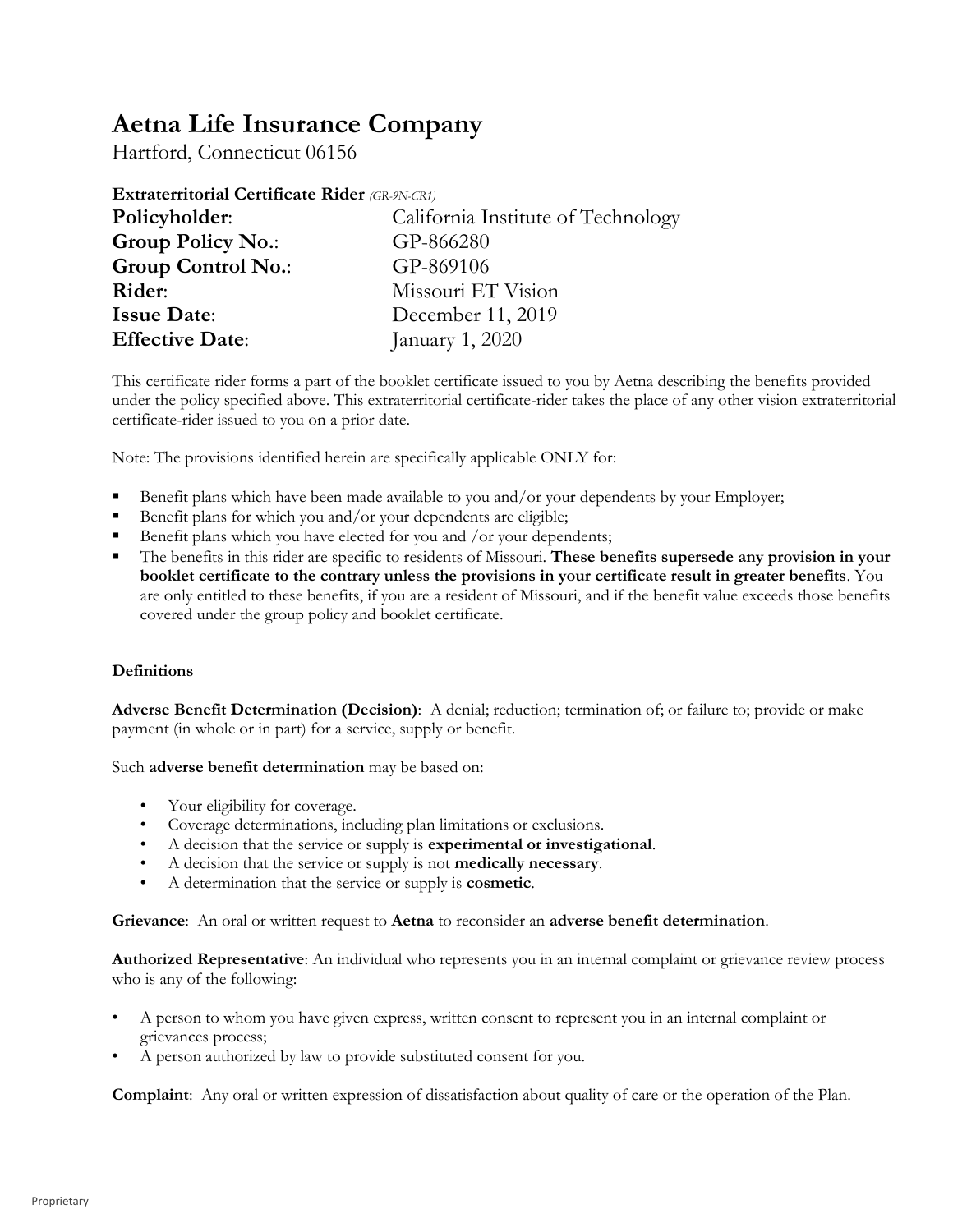**Expedited Grievance:** An expedited Grievance which a medical condition for which the delay caused by a standard Grievance review timeframe could:

- jeopardize your life or health, or
- jeopardize your prognosis or ability to gain maximum function.

If a **Physician** with knowledge of Your medical condition determines a Grievance to meet the definition of an Expedited Grievance, the Grievance must be treated as an Expedited Grievance.

#### **Final Adverse Benefit Determination:** An **adverse benefit determination** that has been upheld by **Aetna.**

#### **Full and Fair Review of Claim Determinations and Grievance**

**Aetna** will provide you with any new or additional evidence considered and rationale, relied upon, or generated by us in connection with the claim at issue. This will be provided to you in advance of the date on which the notice of the **final adverse benefit determination** is required to be provided so that you may respond prior to that date.

Prior to issuing a **final adverse benefit determination** based on a new or additional rationale, you must be provided, free of charge, with the rationale; the rationale must be provided as soon as possible and sufficiently in advance of the date on which notice of **final adverse determination** is required.

#### **Claim Determinations**

Notice of a claim benefit decision will be provided to you in accordance with the guidelines and timelines provided below. If **Aetna** makes an **adverse benefit determination**, written notice will be provided to you and to your **provider**.

#### **Complaints**

If you are dissatisfied with the service you receive from the Plan or want to complain about a **network provider** you must call or write Member Services. The complaint must include a detailed description of the matter and include copies of any records or documents that you think are relevant to the matter. **Aetna** will review the information and provide you with a written response within 30 calendar days of the receipt of the **complaint**, unless more information is needed and it cannot be obtained within this period. The notice of the decision will tell you what you need to do to seek an additional review.

#### **Grievance of Adverse Benefit Determinations**

You may submit a **grievance** if **Aetna** gives notice of an **adverse benefit determination**. This Plan provides for one or two levels of **grievances**.

You have 180 calendar days following the receipt of notice of an **adverse benefit determination** to request your Level One **Grievance**. Your **grievance** must be submitted in writing and must include:

- Your name, date of birth and address.
- Member ID number.
- The Policyholder's name.
- A copy of **Aetna's** notice of an **adverse benefit determination**.
- Your reasons for making the **grievance**.
- Any other information you would like to have considered.

Send your written **grievance** to the address shown on the notice of **adverse benefit determination**, or you may call in your **grievance** using the telephone number listed on the notice.

You may also choose to have another person (an authorized representative) make the **grievance** on your behalf. You must provide written consent to **Aetna**.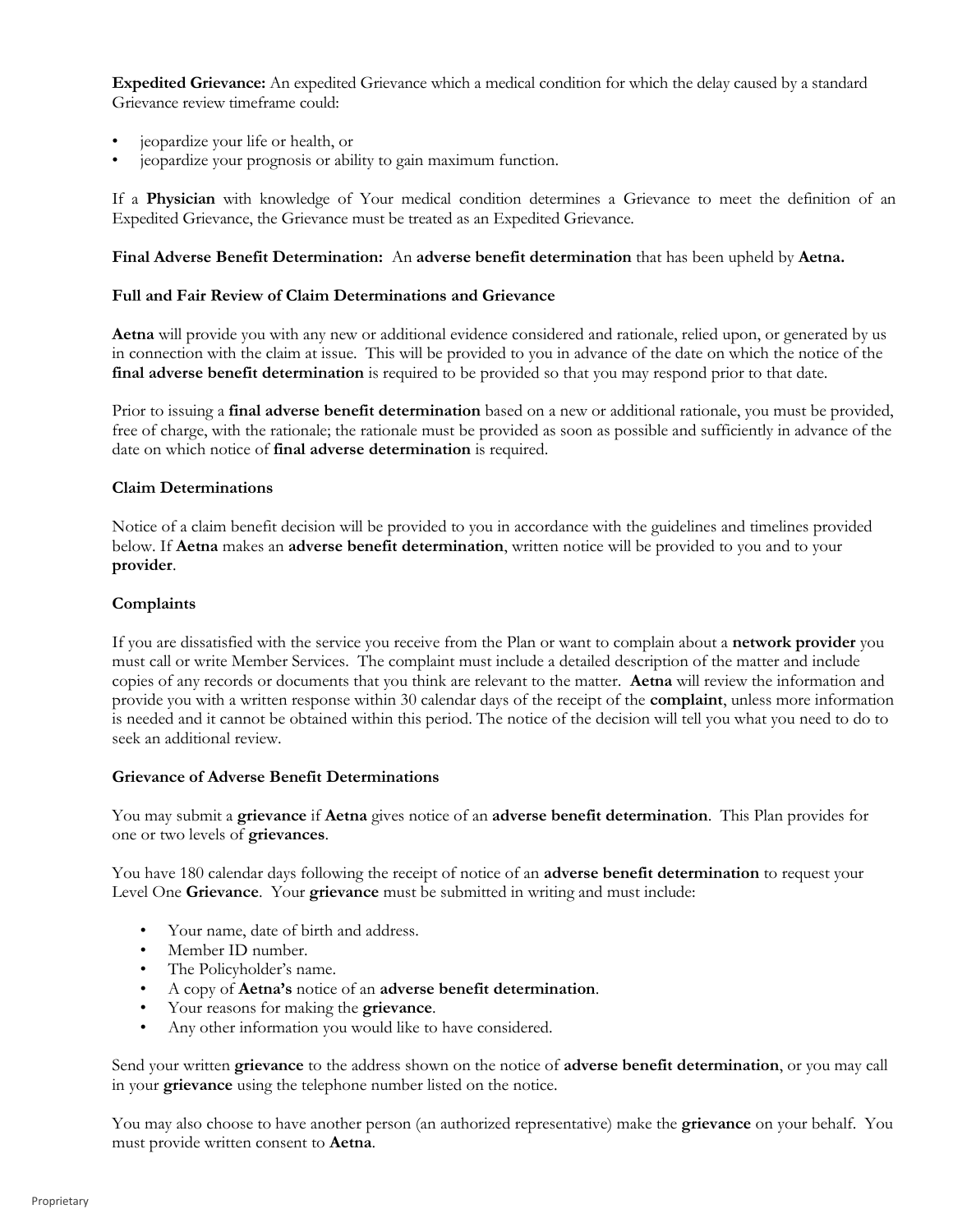### **Expedited Grievance**

If Your Grievance requires a quicker decision or action by Us because of the urgency of Your medical condition, then You, Your authorized representative, Your **Primary Care Physician (PCP),** or Your treating **physician** may submit an Expedited Grievance by phone or fax by calling the Customer Service number on the back of Your Member ID Card.

We will make a decision on Your Urgent Care Grievance as soon as possible, taking into account the medical exigencies of the case, but not later than 72 hours after we receive Your Expedited Grievance. We will also send You a written confirmation within three (3) working days after Our decision.

#### **Level One Grievance**

A review of a Level One **Grievance** of an **adverse benefit determination** shall be provided by **Aetna** personnel. They shall not have been involved in making the **adverse benefit determination**.

Your **grievance** should include a description of the issue. You should include copies of any records or documents that you think are important. We will let you know in writing within 10 working days that we received your **grievance**. We will then review your **grievance** and provide you with a written response within 20 working days of receiving the **grievance.** We will let you know if we need more information to make a decision and will complete our investigation within 30 working days after we receive all the information we need.

We will make a determination on your **grievance** within the timeframes listed in the chart below. We will tell you in writing about our decision and explain this decision in terms that are clear and specific. In addition, we will inform you of your right to submit a second grievance.

# **Timeframes for deciding grievances**

The amount of time that we have to tell you about our decision on a grievance depends on the type of claim. The chart below shows a timetable view of the different types of claims and how much time we have to tell you about our decision.

| Type of<br>notice                                    | Urgent<br>care/emergency<br>care grievance                                                                    | Pre-service<br>grievance                                                                           | Post-service<br>grievance                                                                               |
|------------------------------------------------------|---------------------------------------------------------------------------------------------------------------|----------------------------------------------------------------------------------------------------|---------------------------------------------------------------------------------------------------------|
| Grievance<br>determinations<br>at each level<br>(us) | 36 hours<br>We will confirm<br>our decision in<br>writing within 3<br>working days of<br>the initial decision | 15 calendar days or 5<br>days after our<br>investigation is<br>complete (whichever<br>is earlier). | $20$ working days*<br>or 5 days after our<br>investigation is<br>complete<br>(whichever is<br>earlier). |
| Extensions                                           | None                                                                                                          | None                                                                                               | 30 calendar days                                                                                        |

**\*** If we cannot make a decision within the timeframe listed, we will send you a letter telling you why. We will however make a decision within 30 calendar days thereafter.

#### **Level Two Grievances**

If **Aetna** upholds an **adverse benefit determination** at the first level of **grievance**, you or your authorized representative has the right to file a Level Two **Grievance**. The **grievance** must be submitted within 60 calendar days following the receipt of a decision of a Level One **Grievance**.